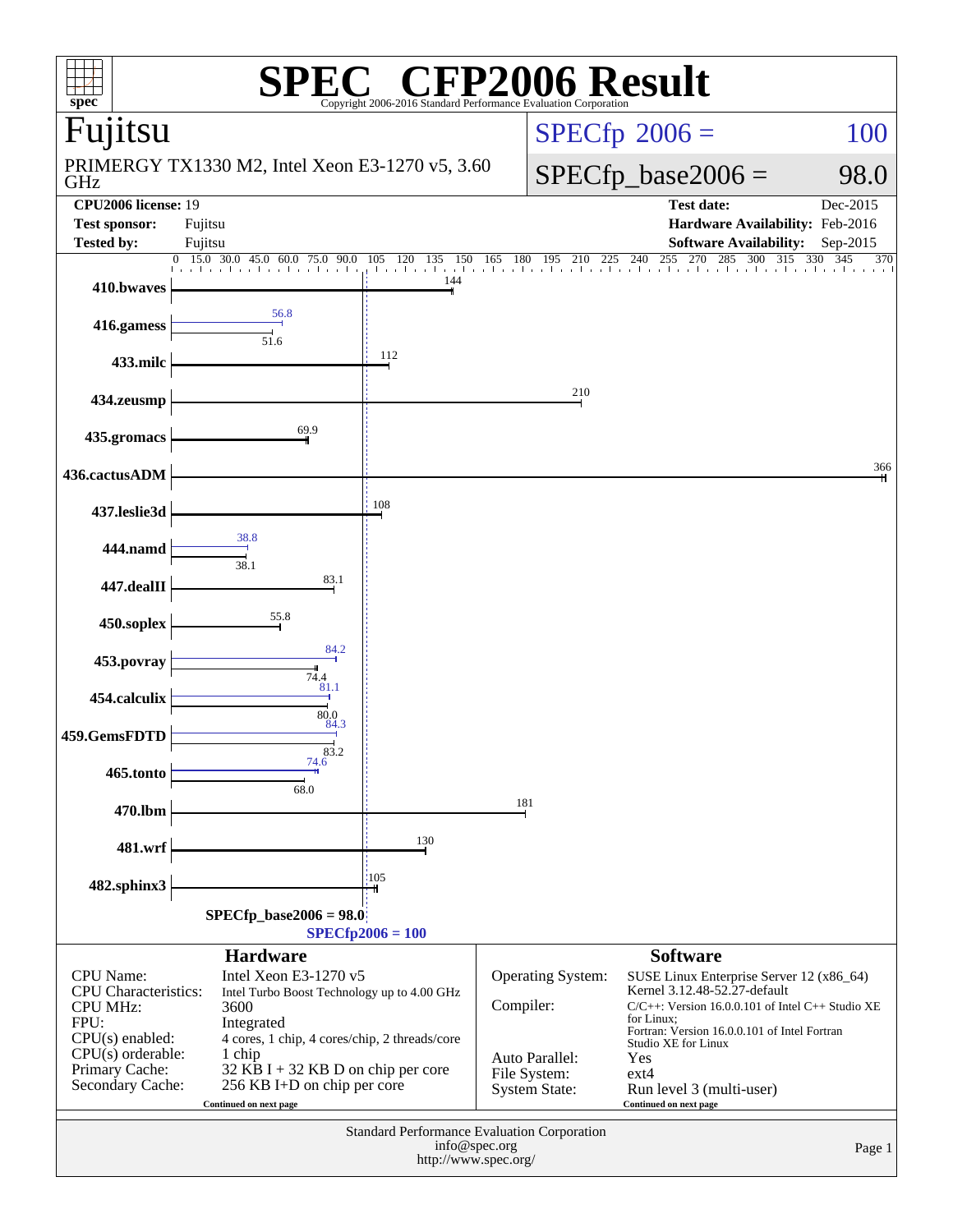

#### Fujitsu

GHz PRIMERGY TX1330 M2, Intel Xeon E3-1270 v5, 3.60

 $SPECfp2006 = 100$  $SPECfp2006 = 100$ 

#### **[CPU2006 license:](http://www.spec.org/auto/cpu2006/Docs/result-fields.html#CPU2006license)** 19 **[Test date:](http://www.spec.org/auto/cpu2006/Docs/result-fields.html#Testdate)** Dec-2015 **[Test sponsor:](http://www.spec.org/auto/cpu2006/Docs/result-fields.html#Testsponsor)** Fujitsu **[Hardware Availability:](http://www.spec.org/auto/cpu2006/Docs/result-fields.html#HardwareAvailability)** Feb-2016 **[Tested by:](http://www.spec.org/auto/cpu2006/Docs/result-fields.html#Testedby)** Fujitsu **[Software Availability:](http://www.spec.org/auto/cpu2006/Docs/result-fields.html#SoftwareAvailability)** Sep-2015 [L3 Cache:](http://www.spec.org/auto/cpu2006/Docs/result-fields.html#L3Cache) 8 MB I+D on chip per chip<br>Other Cache: None [Other Cache:](http://www.spec.org/auto/cpu2006/Docs/result-fields.html#OtherCache) [Memory:](http://www.spec.org/auto/cpu2006/Docs/result-fields.html#Memory) 32 GB (2 x 16 GB 2Rx8 PC4-2133P-E) [Disk Subsystem:](http://www.spec.org/auto/cpu2006/Docs/result-fields.html#DiskSubsystem) 1 x SATA, 500 GB, 7200 RPM [Other Hardware:](http://www.spec.org/auto/cpu2006/Docs/result-fields.html#OtherHardware) None [Base Pointers:](http://www.spec.org/auto/cpu2006/Docs/result-fields.html#BasePointers) 64-bit<br>Peak Pointers: 32/64-bit [Peak Pointers:](http://www.spec.org/auto/cpu2006/Docs/result-fields.html#PeakPointers) [Other Software:](http://www.spec.org/auto/cpu2006/Docs/result-fields.html#OtherSoftware) None

| <b>Results Table</b>                                                                                     |                |              |                |       |                |             |                |              |                |              |                |              |
|----------------------------------------------------------------------------------------------------------|----------------|--------------|----------------|-------|----------------|-------------|----------------|--------------|----------------|--------------|----------------|--------------|
|                                                                                                          | <b>Base</b>    |              |                |       |                | <b>Peak</b> |                |              |                |              |                |              |
| <b>Benchmark</b>                                                                                         | <b>Seconds</b> | <b>Ratio</b> | <b>Seconds</b> | Ratio | <b>Seconds</b> | Ratio       | <b>Seconds</b> | <b>Ratio</b> | <b>Seconds</b> | <b>Ratio</b> | <b>Seconds</b> | <b>Ratio</b> |
| 410.bwayes                                                                                               | 94.1           | 144          | 94.6           | 144   | 94.1           | 144         | 94.1           | 144          | 94.6           | 144          | 94.1           | 144          |
| 416.gamess                                                                                               | 379            | 51.6         | 379            | 51.6  | 379            | 51.6        | 345            | 56.8         | 345            | 56.8         | 345            | 56.8         |
| 433.milc                                                                                                 | 82.3           | 112          | 82.3           | 112   | 82.4           | 111         | 82.3           | 112          | 82.3           | 112          | 82.4           | 111          |
| 434.zeusmp                                                                                               | 43.3           | 210          | 43.3           | 210   | 43.3           | 210         | 43.3           | 210          | 43.3           | 210          | 43.3           | 210          |
| 435.gromacs                                                                                              | 104            | 68.7         | 102            | 70.0  | 102            | 69.9        | 104            | 68.7         | 102            | 70.0         | 102            | 69.9         |
| 436.cactusADM                                                                                            | 32.6           | 367          | 32.8           | 364   | 32.7           | 366         | 32.6           | 367          | 32.8           | 364          | 32.7           | 366          |
| 437.leslie3d                                                                                             | 87.3           | 108          | 87.4           | 108   | 87.2           | 108         | 87.3           | 108          | 87.4           | 108          | 87.2           | 108          |
| 444.namd                                                                                                 | 210            | 38.1         | 210            | 38.1  | 210            | 38.1        | 206            | 38.8         | 207            | 38.8         | 206            | 38.9         |
| 447.dealII                                                                                               | 138            | 83.2         | 138            | 83.1  | 138            | 83.1        | 138            | 83.2         | 138            | 83.1         | 138            | 83.1         |
| 450.soplex                                                                                               | 150            | 55.6         | <u>149</u>     | 55.8  | 149            | 55.9        | 150            | 55.6         | <u> 149</u>    | 55.8         | 149            | 55.9         |
| 453.povray                                                                                               | 71.5           | 74.4         | 71.3           | 74.7  | 72.5           | 73.4        | 63.4           | 83.9         | 63.0           | 84.5         | 63.2           | 84.2         |
| 454.calculix                                                                                             | 103            | 79.9         | 103            | 80.0  | 103            | 80.0        | 102            | 81.1         | 102            | 81.1         | 102            | 80.6         |
| 459.GemsFDTD                                                                                             | 128            | 83.2         | 128            | 83.2  | 128            | 83.2        | 126            | 84.3         | 126            | 84.3         | 126            | 84.4         |
| 465.tonto                                                                                                | 145            | 68.0         | <u>145</u>     | 68.0  | 145            | 68.1        | 131            | 75.2         | 134            | 73.5         | 132            | 74.6         |
| 470.1bm                                                                                                  | 75.8           | 181          | 75.8           | 181   | 75.8           | 181         | 75.8           | 181          | 75.8           | 181          | 75.8           | 181          |
| 481.wrf                                                                                                  | 85.8           | 130          | 85.6           | 131   | 86.0           | 130         | 85.8           | <b>130</b>   | 85.6           | 131          | 86.0           | 130          |
| 482.sphinx3                                                                                              | 187            | 104          | 185            | 105   | 185            | 105         | 187            | 104          | 185            | 105          | 185            | <b>105</b>   |
| Results appear in the order in which they were run. Bold underlined text indicates a median measurement. |                |              |                |       |                |             |                |              |                |              |                |              |

#### **[Operating System Notes](http://www.spec.org/auto/cpu2006/Docs/result-fields.html#OperatingSystemNotes)**

Stack size set to unlimited using "ulimit -s unlimited"

#### **[Platform Notes](http://www.spec.org/auto/cpu2006/Docs/result-fields.html#PlatformNotes)**

 BIOS configuration: Sysinfo program /home/SPECcpu2006/config/sysinfo.rev6914 \$Rev: 6914 \$ \$Date:: 2014-06-25 #\$ e3fbb8667b5a285932ceab81e28219e1 running on TX1330M2 Sat Dec 12 16:42:31 2015

 This section contains SUT (System Under Test) info as seen by some common utilities. To remove or add to this section, see: <http://www.spec.org/cpu2006/Docs/config.html#sysinfo>

From /proc/cpuinfo

Continued on next page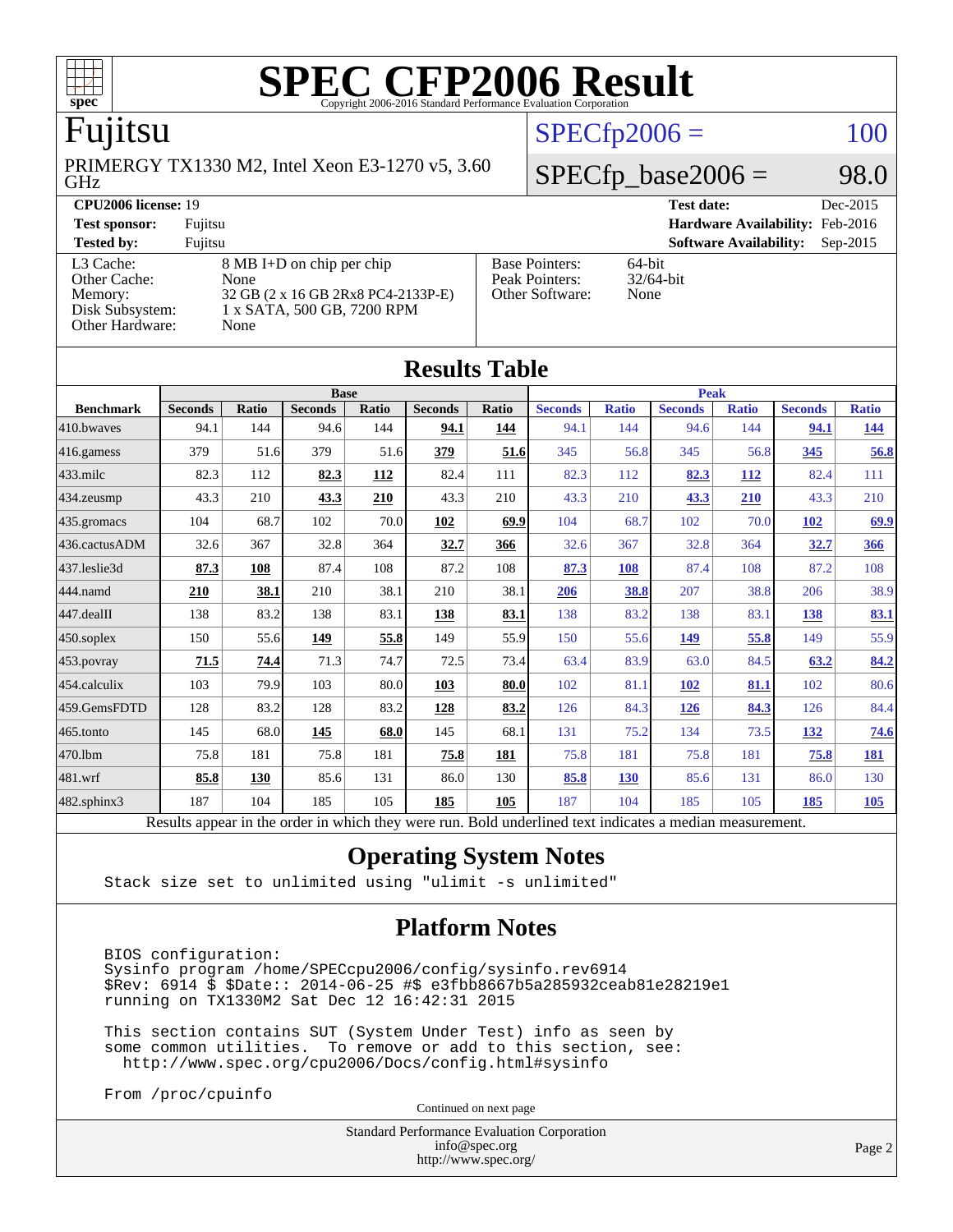

Fujitsu

GHz PRIMERGY TX1330 M2, Intel Xeon E3-1270 v5, 3.60  $SPECTp2006 = 100$ 

 $SPECTp\_base2006 = 98.0$ 

**[CPU2006 license:](http://www.spec.org/auto/cpu2006/Docs/result-fields.html#CPU2006license)** 19 **[Test date:](http://www.spec.org/auto/cpu2006/Docs/result-fields.html#Testdate)** Dec-2015 **[Test sponsor:](http://www.spec.org/auto/cpu2006/Docs/result-fields.html#Testsponsor)** Fujitsu **[Hardware Availability:](http://www.spec.org/auto/cpu2006/Docs/result-fields.html#HardwareAvailability)** Feb-2016 **[Tested by:](http://www.spec.org/auto/cpu2006/Docs/result-fields.html#Testedby)** Fujitsu **Fugital Example 2015 [Software Availability:](http://www.spec.org/auto/cpu2006/Docs/result-fields.html#SoftwareAvailability)** Sep-2015

#### **[Platform Notes \(Continued\)](http://www.spec.org/auto/cpu2006/Docs/result-fields.html#PlatformNotes)**

Standard Performance Evaluation Corporation [info@spec.org](mailto:info@spec.org) model name : Intel(R) Xeon(R) CPU E3-1270 v5 @ 3.60GHz 1 "physical id"s (chips) 8 "processors" cores, siblings (Caution: counting these is hw and system dependent. The following excerpts from /proc/cpuinfo might not be reliable. Use with caution.) cpu cores : 4 siblings : 8 physical 0: cores 0 1 2 3 cache size : 8192 KB From /proc/meminfo MemTotal: 32806336 kB HugePages\_Total: 0<br>Hugepagesize: 2048 kB Hugepagesize: /usr/bin/lsb\_release -d SUSE Linux Enterprise Server 12 From /etc/\*release\* /etc/\*version\* SuSE-release: SUSE Linux Enterprise Server 12 (x86\_64)  $VFRSTON = 12$  PATCHLEVEL = 0 # This file is deprecated and will be removed in a future service pack or release. # Please check /etc/os-release for details about this release. os-release: NAME="SLES" VERSION="12" VERSION\_ID="12" PRETTY\_NAME="SUSE Linux Enterprise Server 12" ID="sles" ANSI\_COLOR="0;32" CPE\_NAME="cpe:/o:suse:sles:12" uname -a: Linux TX1330M2 3.12.28-4-default #1 SMP Thu Sep 25 17:02:34 UTC 2014 (9879bd4) x86\_64 x86\_64 x86\_64 GNU/Linux run-level 5 Dec 12 12:37 SPEC is set to: /home/SPECcpu2006<br>Filesystem Type Size Use Type Size Used Avail Use% Mounted on /dev/sda3 xfs 237G 15G 223G 7% /home Additional information from dmidecode: Warning: Use caution when you interpret this section. The 'dmidecode' program reads system data which is "intended to allow hardware to be accurately determined", but the intent may not be met, as there are frequent changes to hardware, firmware, and the "DMTF SMBIOS" standard. Continued on next page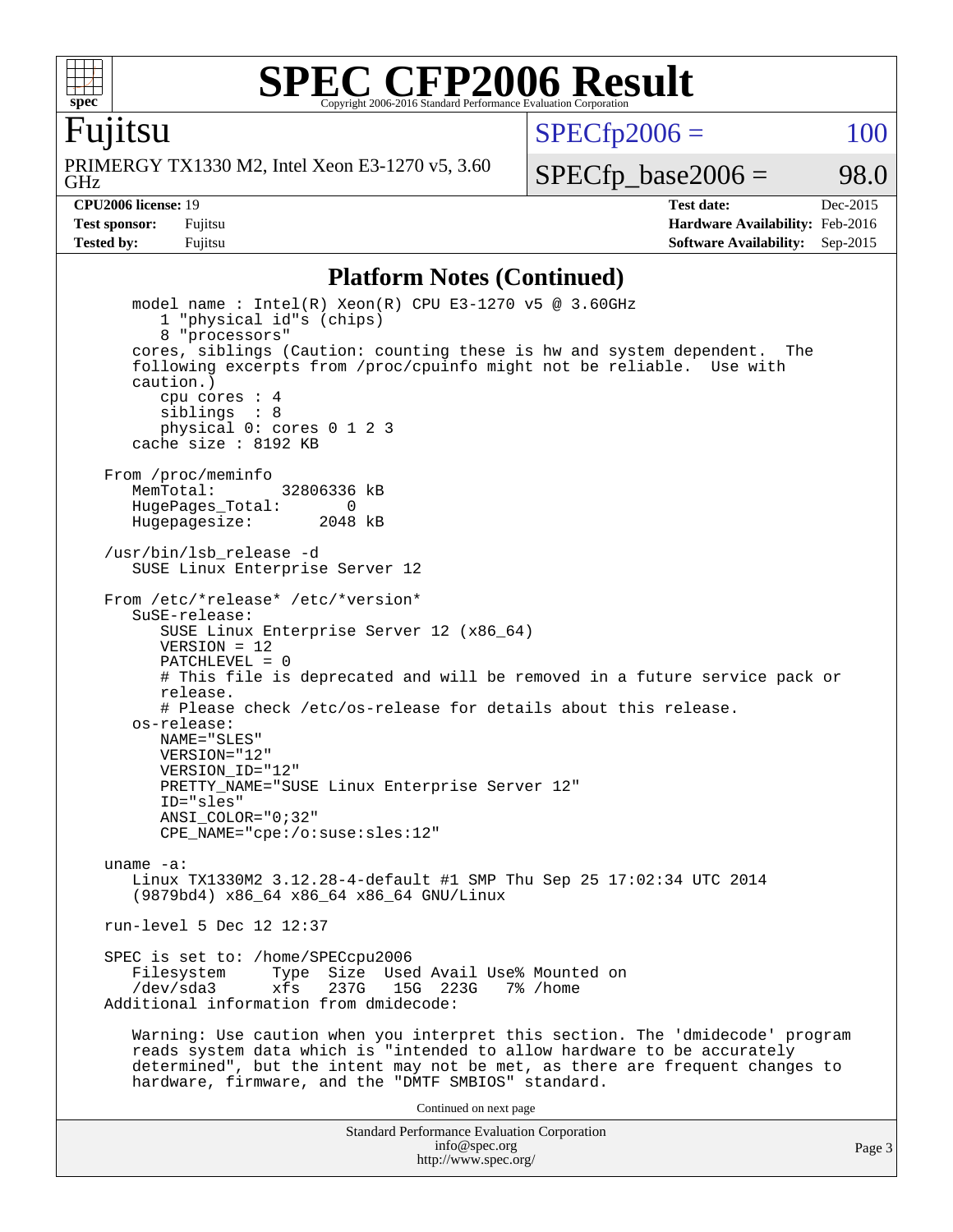

#### Fujitsu

GHz PRIMERGY TX1330 M2, Intel Xeon E3-1270 v5, 3.60  $SPECTp2006 = 100$ 

 $SPECTp\_base2006 = 98.0$ 

**[CPU2006 license:](http://www.spec.org/auto/cpu2006/Docs/result-fields.html#CPU2006license)** 19 **[Test date:](http://www.spec.org/auto/cpu2006/Docs/result-fields.html#Testdate)** Dec-2015 **[Test sponsor:](http://www.spec.org/auto/cpu2006/Docs/result-fields.html#Testsponsor)** Fujitsu **[Hardware Availability:](http://www.spec.org/auto/cpu2006/Docs/result-fields.html#HardwareAvailability)** Feb-2016 **[Tested by:](http://www.spec.org/auto/cpu2006/Docs/result-fields.html#Testedby)** Fujitsu **[Software Availability:](http://www.spec.org/auto/cpu2006/Docs/result-fields.html#SoftwareAvailability)** Sep-2015

#### **[Platform Notes \(Continued\)](http://www.spec.org/auto/cpu2006/Docs/result-fields.html#PlatformNotes)**

 BIOS FUJITSU // American Megatrends Inc. V5.0.0.11 R1.1.0 for D3373-A1x 10/30/2015 Memory: 2x Not Specified Not Specified 2x SK Hynix HMA82GU7MFR8N-TF 16 GB 2 rank 2133 MHz

(End of data from sysinfo program)

#### **[General Notes](http://www.spec.org/auto/cpu2006/Docs/result-fields.html#GeneralNotes)**

Environment variables set by runspec before the start of the run: KMP\_AFFINITY = "granularity=fine,compact,1,0" LD\_LIBRARY\_PATH = "/home/SPECcpu2006/libs/32:/home/SPECcpu2006/libs/64:/home/SPECcpu2006/sh" OMP\_NUM\_THREADS = "4"

 Binaries compiled on a system with 1x Intel Core i5-4670K CPU + 32GB memory using RedHat EL 7.1 Transparent Huge Pages enabled with: echo always > /sys/kernel/mm/transparent\_hugepage/enabled

For information about Fujitsu please visit: <http://www.fujitsu.com>

#### **[Base Compiler Invocation](http://www.spec.org/auto/cpu2006/Docs/result-fields.html#BaseCompilerInvocation)**

[C benchmarks](http://www.spec.org/auto/cpu2006/Docs/result-fields.html#Cbenchmarks):  $\text{icc}$   $-\text{m64}$ 

[C++ benchmarks:](http://www.spec.org/auto/cpu2006/Docs/result-fields.html#CXXbenchmarks) [icpc -m64](http://www.spec.org/cpu2006/results/res2016q1/cpu2006-20160111-38698.flags.html#user_CXXbase_intel_icpc_64bit_bedb90c1146cab66620883ef4f41a67e)

[Fortran benchmarks](http://www.spec.org/auto/cpu2006/Docs/result-fields.html#Fortranbenchmarks): [ifort -m64](http://www.spec.org/cpu2006/results/res2016q1/cpu2006-20160111-38698.flags.html#user_FCbase_intel_ifort_64bit_ee9d0fb25645d0210d97eb0527dcc06e)

[Benchmarks using both Fortran and C](http://www.spec.org/auto/cpu2006/Docs/result-fields.html#BenchmarksusingbothFortranandC): [icc -m64](http://www.spec.org/cpu2006/results/res2016q1/cpu2006-20160111-38698.flags.html#user_CC_FCbase_intel_icc_64bit_0b7121f5ab7cfabee23d88897260401c) [ifort -m64](http://www.spec.org/cpu2006/results/res2016q1/cpu2006-20160111-38698.flags.html#user_CC_FCbase_intel_ifort_64bit_ee9d0fb25645d0210d97eb0527dcc06e)

#### **[Base Portability Flags](http://www.spec.org/auto/cpu2006/Docs/result-fields.html#BasePortabilityFlags)**

 410.bwaves: [-DSPEC\\_CPU\\_LP64](http://www.spec.org/cpu2006/results/res2016q1/cpu2006-20160111-38698.flags.html#suite_basePORTABILITY410_bwaves_DSPEC_CPU_LP64) 416.gamess: [-DSPEC\\_CPU\\_LP64](http://www.spec.org/cpu2006/results/res2016q1/cpu2006-20160111-38698.flags.html#suite_basePORTABILITY416_gamess_DSPEC_CPU_LP64) 433.milc: [-DSPEC\\_CPU\\_LP64](http://www.spec.org/cpu2006/results/res2016q1/cpu2006-20160111-38698.flags.html#suite_basePORTABILITY433_milc_DSPEC_CPU_LP64) 434.zeusmp: [-DSPEC\\_CPU\\_LP64](http://www.spec.org/cpu2006/results/res2016q1/cpu2006-20160111-38698.flags.html#suite_basePORTABILITY434_zeusmp_DSPEC_CPU_LP64) 435.gromacs: [-DSPEC\\_CPU\\_LP64](http://www.spec.org/cpu2006/results/res2016q1/cpu2006-20160111-38698.flags.html#suite_basePORTABILITY435_gromacs_DSPEC_CPU_LP64) [-nofor\\_main](http://www.spec.org/cpu2006/results/res2016q1/cpu2006-20160111-38698.flags.html#user_baseLDPORTABILITY435_gromacs_f-nofor_main) 436.cactusADM: [-DSPEC\\_CPU\\_LP64](http://www.spec.org/cpu2006/results/res2016q1/cpu2006-20160111-38698.flags.html#suite_basePORTABILITY436_cactusADM_DSPEC_CPU_LP64) [-nofor\\_main](http://www.spec.org/cpu2006/results/res2016q1/cpu2006-20160111-38698.flags.html#user_baseLDPORTABILITY436_cactusADM_f-nofor_main) 437.leslie3d: [-DSPEC\\_CPU\\_LP64](http://www.spec.org/cpu2006/results/res2016q1/cpu2006-20160111-38698.flags.html#suite_basePORTABILITY437_leslie3d_DSPEC_CPU_LP64) 444.namd: [-DSPEC\\_CPU\\_LP64](http://www.spec.org/cpu2006/results/res2016q1/cpu2006-20160111-38698.flags.html#suite_basePORTABILITY444_namd_DSPEC_CPU_LP64)

Continued on next page

Standard Performance Evaluation Corporation [info@spec.org](mailto:info@spec.org) <http://www.spec.org/>

Page 4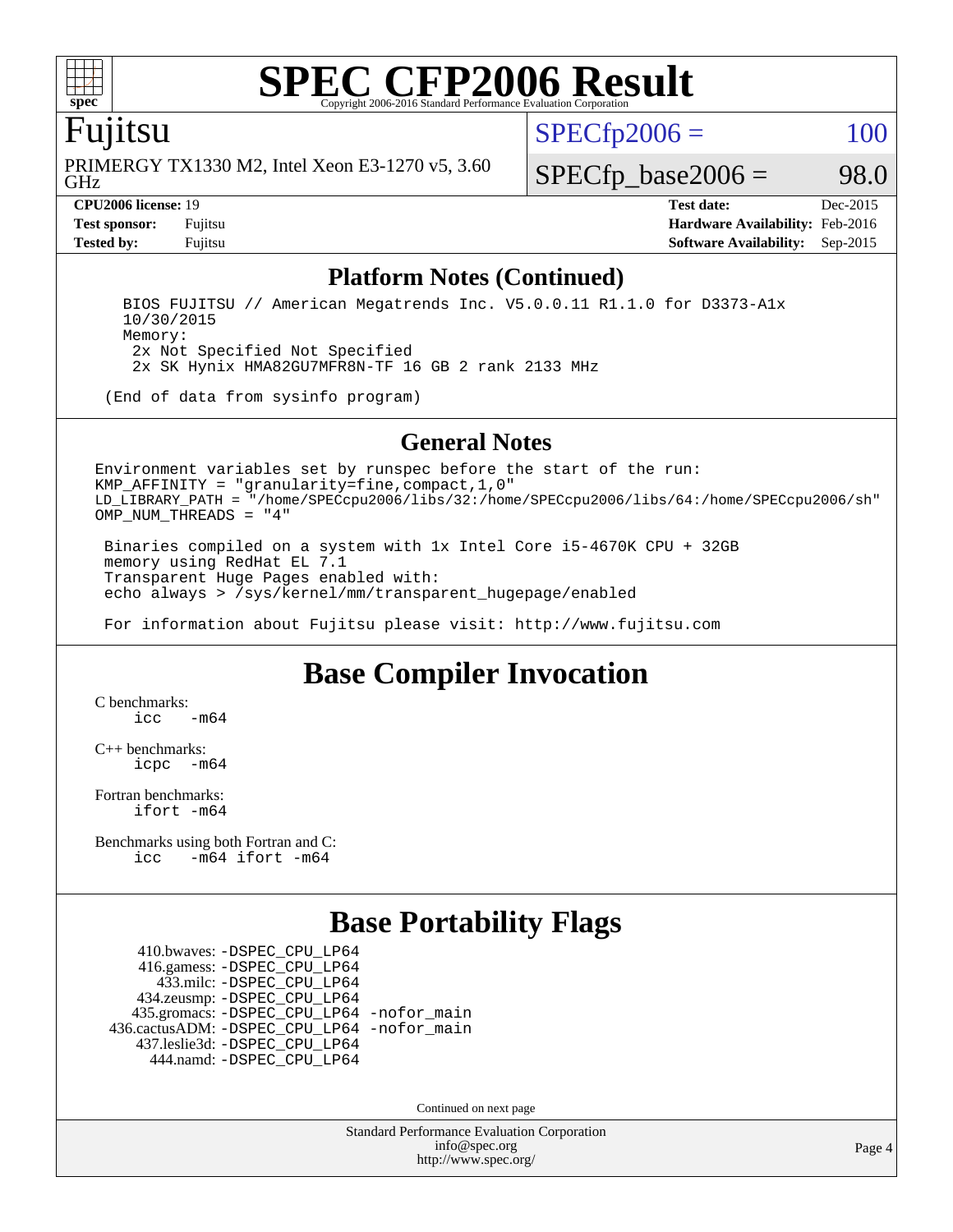

#### Fujitsu

GHz PRIMERGY TX1330 M2, Intel Xeon E3-1270 v5, 3.60  $SPECTp2006 = 100$ 

 $SPECTp\_base2006 = 98.0$ 

**[CPU2006 license:](http://www.spec.org/auto/cpu2006/Docs/result-fields.html#CPU2006license)** 19 **[Test date:](http://www.spec.org/auto/cpu2006/Docs/result-fields.html#Testdate)** Dec-2015 **[Test sponsor:](http://www.spec.org/auto/cpu2006/Docs/result-fields.html#Testsponsor)** Fujitsu **[Hardware Availability:](http://www.spec.org/auto/cpu2006/Docs/result-fields.html#HardwareAvailability)** Feb-2016 **[Tested by:](http://www.spec.org/auto/cpu2006/Docs/result-fields.html#Testedby)** Fujitsu **[Software Availability:](http://www.spec.org/auto/cpu2006/Docs/result-fields.html#SoftwareAvailability)** Sep-2015

### **[Base Portability Flags \(Continued\)](http://www.spec.org/auto/cpu2006/Docs/result-fields.html#BasePortabilityFlags)**

 447.dealII: [-DSPEC\\_CPU\\_LP64](http://www.spec.org/cpu2006/results/res2016q1/cpu2006-20160111-38698.flags.html#suite_basePORTABILITY447_dealII_DSPEC_CPU_LP64) 450.soplex: [-DSPEC\\_CPU\\_LP64](http://www.spec.org/cpu2006/results/res2016q1/cpu2006-20160111-38698.flags.html#suite_basePORTABILITY450_soplex_DSPEC_CPU_LP64) 453.povray: [-DSPEC\\_CPU\\_LP64](http://www.spec.org/cpu2006/results/res2016q1/cpu2006-20160111-38698.flags.html#suite_basePORTABILITY453_povray_DSPEC_CPU_LP64) 454.calculix: [-DSPEC\\_CPU\\_LP64](http://www.spec.org/cpu2006/results/res2016q1/cpu2006-20160111-38698.flags.html#suite_basePORTABILITY454_calculix_DSPEC_CPU_LP64) [-nofor\\_main](http://www.spec.org/cpu2006/results/res2016q1/cpu2006-20160111-38698.flags.html#user_baseLDPORTABILITY454_calculix_f-nofor_main) 459.GemsFDTD: [-DSPEC\\_CPU\\_LP64](http://www.spec.org/cpu2006/results/res2016q1/cpu2006-20160111-38698.flags.html#suite_basePORTABILITY459_GemsFDTD_DSPEC_CPU_LP64) 465.tonto: [-DSPEC\\_CPU\\_LP64](http://www.spec.org/cpu2006/results/res2016q1/cpu2006-20160111-38698.flags.html#suite_basePORTABILITY465_tonto_DSPEC_CPU_LP64) 470.lbm: [-DSPEC\\_CPU\\_LP64](http://www.spec.org/cpu2006/results/res2016q1/cpu2006-20160111-38698.flags.html#suite_basePORTABILITY470_lbm_DSPEC_CPU_LP64) 481.wrf: [-DSPEC\\_CPU\\_LP64](http://www.spec.org/cpu2006/results/res2016q1/cpu2006-20160111-38698.flags.html#suite_basePORTABILITY481_wrf_DSPEC_CPU_LP64) [-DSPEC\\_CPU\\_CASE\\_FLAG](http://www.spec.org/cpu2006/results/res2016q1/cpu2006-20160111-38698.flags.html#b481.wrf_baseCPORTABILITY_DSPEC_CPU_CASE_FLAG) [-DSPEC\\_CPU\\_LINUX](http://www.spec.org/cpu2006/results/res2016q1/cpu2006-20160111-38698.flags.html#b481.wrf_baseCPORTABILITY_DSPEC_CPU_LINUX) 482.sphinx3: [-DSPEC\\_CPU\\_LP64](http://www.spec.org/cpu2006/results/res2016q1/cpu2006-20160111-38698.flags.html#suite_basePORTABILITY482_sphinx3_DSPEC_CPU_LP64)

#### **[Base Optimization Flags](http://www.spec.org/auto/cpu2006/Docs/result-fields.html#BaseOptimizationFlags)**

[C benchmarks](http://www.spec.org/auto/cpu2006/Docs/result-fields.html#Cbenchmarks):

[-xCORE-AVX2](http://www.spec.org/cpu2006/results/res2016q1/cpu2006-20160111-38698.flags.html#user_CCbase_f-xAVX2_5f5fc0cbe2c9f62c816d3e45806c70d7) [-ipo](http://www.spec.org/cpu2006/results/res2016q1/cpu2006-20160111-38698.flags.html#user_CCbase_f-ipo) [-O3](http://www.spec.org/cpu2006/results/res2016q1/cpu2006-20160111-38698.flags.html#user_CCbase_f-O3) [-no-prec-div](http://www.spec.org/cpu2006/results/res2016q1/cpu2006-20160111-38698.flags.html#user_CCbase_f-no-prec-div) [-parallel](http://www.spec.org/cpu2006/results/res2016q1/cpu2006-20160111-38698.flags.html#user_CCbase_f-parallel) [-opt-prefetch](http://www.spec.org/cpu2006/results/res2016q1/cpu2006-20160111-38698.flags.html#user_CCbase_f-opt-prefetch) [-ansi-alias](http://www.spec.org/cpu2006/results/res2016q1/cpu2006-20160111-38698.flags.html#user_CCbase_f-ansi-alias) [C++ benchmarks:](http://www.spec.org/auto/cpu2006/Docs/result-fields.html#CXXbenchmarks) [-xCORE-AVX2](http://www.spec.org/cpu2006/results/res2016q1/cpu2006-20160111-38698.flags.html#user_CXXbase_f-xAVX2_5f5fc0cbe2c9f62c816d3e45806c70d7) [-ipo](http://www.spec.org/cpu2006/results/res2016q1/cpu2006-20160111-38698.flags.html#user_CXXbase_f-ipo) [-O3](http://www.spec.org/cpu2006/results/res2016q1/cpu2006-20160111-38698.flags.html#user_CXXbase_f-O3) [-no-prec-div](http://www.spec.org/cpu2006/results/res2016q1/cpu2006-20160111-38698.flags.html#user_CXXbase_f-no-prec-div) [-opt-prefetch](http://www.spec.org/cpu2006/results/res2016q1/cpu2006-20160111-38698.flags.html#user_CXXbase_f-opt-prefetch) [-ansi-alias](http://www.spec.org/cpu2006/results/res2016q1/cpu2006-20160111-38698.flags.html#user_CXXbase_f-ansi-alias)

[Fortran benchmarks](http://www.spec.org/auto/cpu2006/Docs/result-fields.html#Fortranbenchmarks):

[-xCORE-AVX2](http://www.spec.org/cpu2006/results/res2016q1/cpu2006-20160111-38698.flags.html#user_FCbase_f-xAVX2_5f5fc0cbe2c9f62c816d3e45806c70d7) [-ipo](http://www.spec.org/cpu2006/results/res2016q1/cpu2006-20160111-38698.flags.html#user_FCbase_f-ipo) [-O3](http://www.spec.org/cpu2006/results/res2016q1/cpu2006-20160111-38698.flags.html#user_FCbase_f-O3) [-no-prec-div](http://www.spec.org/cpu2006/results/res2016q1/cpu2006-20160111-38698.flags.html#user_FCbase_f-no-prec-div) [-parallel](http://www.spec.org/cpu2006/results/res2016q1/cpu2006-20160111-38698.flags.html#user_FCbase_f-parallel) [-opt-prefetch](http://www.spec.org/cpu2006/results/res2016q1/cpu2006-20160111-38698.flags.html#user_FCbase_f-opt-prefetch)

[Benchmarks using both Fortran and C](http://www.spec.org/auto/cpu2006/Docs/result-fields.html#BenchmarksusingbothFortranandC):

[-xCORE-AVX2](http://www.spec.org/cpu2006/results/res2016q1/cpu2006-20160111-38698.flags.html#user_CC_FCbase_f-xAVX2_5f5fc0cbe2c9f62c816d3e45806c70d7) [-ipo](http://www.spec.org/cpu2006/results/res2016q1/cpu2006-20160111-38698.flags.html#user_CC_FCbase_f-ipo) [-O3](http://www.spec.org/cpu2006/results/res2016q1/cpu2006-20160111-38698.flags.html#user_CC_FCbase_f-O3) [-no-prec-div](http://www.spec.org/cpu2006/results/res2016q1/cpu2006-20160111-38698.flags.html#user_CC_FCbase_f-no-prec-div) [-parallel](http://www.spec.org/cpu2006/results/res2016q1/cpu2006-20160111-38698.flags.html#user_CC_FCbase_f-parallel) [-opt-prefetch](http://www.spec.org/cpu2006/results/res2016q1/cpu2006-20160111-38698.flags.html#user_CC_FCbase_f-opt-prefetch) [-ansi-alias](http://www.spec.org/cpu2006/results/res2016q1/cpu2006-20160111-38698.flags.html#user_CC_FCbase_f-ansi-alias)

#### **[Peak Compiler Invocation](http://www.spec.org/auto/cpu2006/Docs/result-fields.html#PeakCompilerInvocation)**

[C benchmarks](http://www.spec.org/auto/cpu2006/Docs/result-fields.html#Cbenchmarks):  $\text{icc}$  -m64

[C++ benchmarks:](http://www.spec.org/auto/cpu2006/Docs/result-fields.html#CXXbenchmarks) [icpc -m64](http://www.spec.org/cpu2006/results/res2016q1/cpu2006-20160111-38698.flags.html#user_CXXpeak_intel_icpc_64bit_bedb90c1146cab66620883ef4f41a67e)

[Fortran benchmarks](http://www.spec.org/auto/cpu2006/Docs/result-fields.html#Fortranbenchmarks): [ifort -m64](http://www.spec.org/cpu2006/results/res2016q1/cpu2006-20160111-38698.flags.html#user_FCpeak_intel_ifort_64bit_ee9d0fb25645d0210d97eb0527dcc06e)

[Benchmarks using both Fortran and C](http://www.spec.org/auto/cpu2006/Docs/result-fields.html#BenchmarksusingbothFortranandC): [icc -m64](http://www.spec.org/cpu2006/results/res2016q1/cpu2006-20160111-38698.flags.html#user_CC_FCpeak_intel_icc_64bit_0b7121f5ab7cfabee23d88897260401c) [ifort -m64](http://www.spec.org/cpu2006/results/res2016q1/cpu2006-20160111-38698.flags.html#user_CC_FCpeak_intel_ifort_64bit_ee9d0fb25645d0210d97eb0527dcc06e)

#### **[Peak Portability Flags](http://www.spec.org/auto/cpu2006/Docs/result-fields.html#PeakPortabilityFlags)**

Same as Base Portability Flags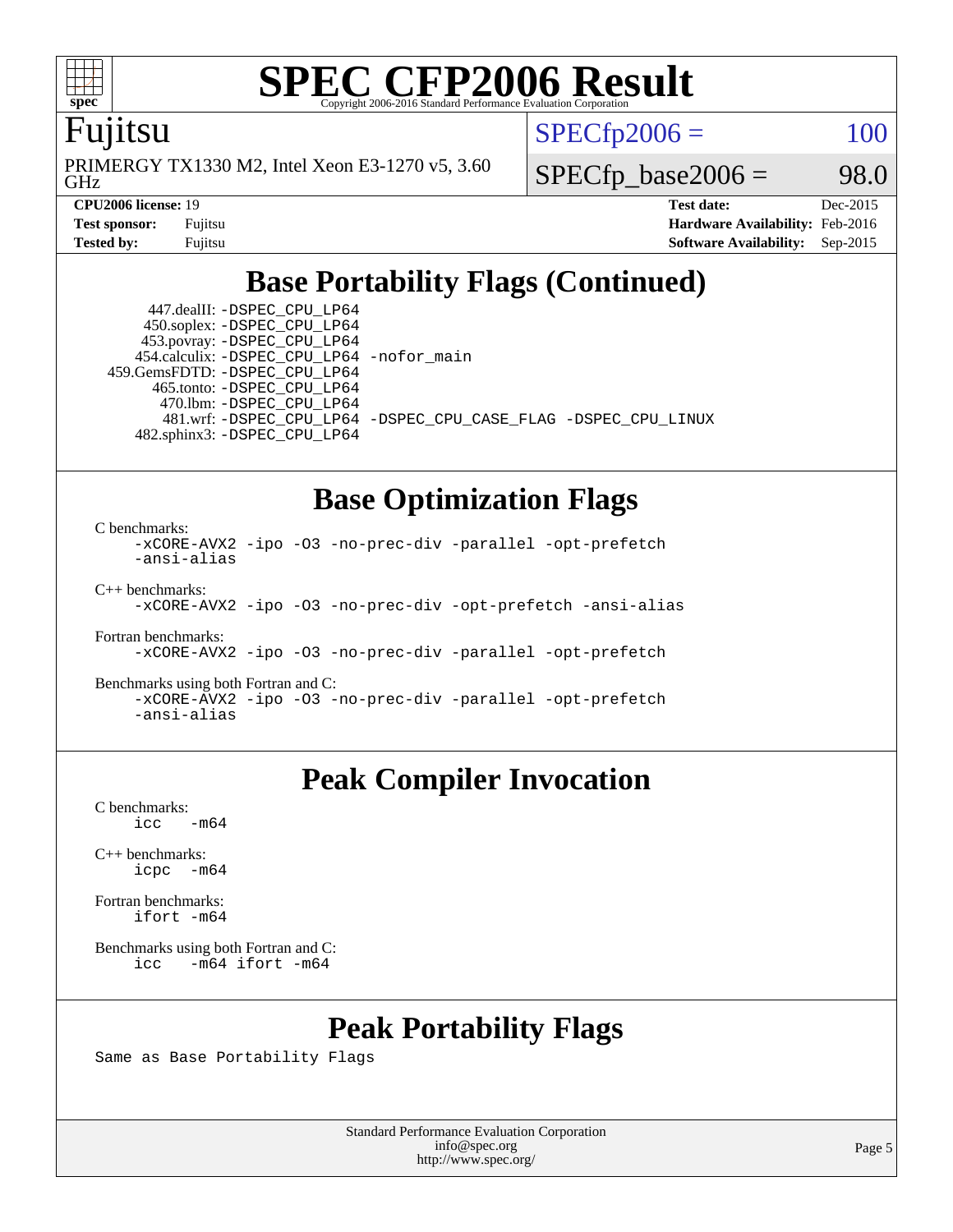

#### Fujitsu

GHz PRIMERGY TX1330 M2, Intel Xeon E3-1270 v5, 3.60  $SPECTp2006 = 100$ 

 $SPECfp\_base2006 = 98.0$ 

**[CPU2006 license:](http://www.spec.org/auto/cpu2006/Docs/result-fields.html#CPU2006license)** 19 **[Test date:](http://www.spec.org/auto/cpu2006/Docs/result-fields.html#Testdate)** Dec-2015 **[Test sponsor:](http://www.spec.org/auto/cpu2006/Docs/result-fields.html#Testsponsor)** Fujitsu **[Hardware Availability:](http://www.spec.org/auto/cpu2006/Docs/result-fields.html#HardwareAvailability)** Feb-2016 **[Tested by:](http://www.spec.org/auto/cpu2006/Docs/result-fields.html#Testedby)** Fujitsu **[Software Availability:](http://www.spec.org/auto/cpu2006/Docs/result-fields.html#SoftwareAvailability)** Sep-2015

### **[Peak Optimization Flags](http://www.spec.org/auto/cpu2006/Docs/result-fields.html#PeakOptimizationFlags)**

```
C benchmarks:
```
433.milc: basepeak = yes

 $470.$ lbm: basepeak = yes

 $482$ .sphinx3: basepeak = yes

[C++ benchmarks:](http://www.spec.org/auto/cpu2006/Docs/result-fields.html#CXXbenchmarks)

 444.namd: [-xCORE-AVX2](http://www.spec.org/cpu2006/results/res2016q1/cpu2006-20160111-38698.flags.html#user_peakPASS2_CXXFLAGSPASS2_LDFLAGS444_namd_f-xAVX2_5f5fc0cbe2c9f62c816d3e45806c70d7)(pass 2) [-prof-gen:threadsafe](http://www.spec.org/cpu2006/results/res2016q1/cpu2006-20160111-38698.flags.html#user_peakPASS1_CXXFLAGSPASS1_LDFLAGS444_namd_prof_gen_21a26eb79f378b550acd7bec9fe4467a)(pass 1) [-ipo](http://www.spec.org/cpu2006/results/res2016q1/cpu2006-20160111-38698.flags.html#user_peakPASS2_CXXFLAGSPASS2_LDFLAGS444_namd_f-ipo)(pass 2) [-O3](http://www.spec.org/cpu2006/results/res2016q1/cpu2006-20160111-38698.flags.html#user_peakPASS2_CXXFLAGSPASS2_LDFLAGS444_namd_f-O3)(pass 2) [-no-prec-div](http://www.spec.org/cpu2006/results/res2016q1/cpu2006-20160111-38698.flags.html#user_peakPASS2_CXXFLAGSPASS2_LDFLAGS444_namd_f-no-prec-div)(pass 2) [-par-num-threads=1](http://www.spec.org/cpu2006/results/res2016q1/cpu2006-20160111-38698.flags.html#user_peakPASS1_CXXFLAGSPASS1_LDFLAGS444_namd_par_num_threads_786a6ff141b4e9e90432e998842df6c2)(pass 1) [-prof-use](http://www.spec.org/cpu2006/results/res2016q1/cpu2006-20160111-38698.flags.html#user_peakPASS2_CXXFLAGSPASS2_LDFLAGS444_namd_prof_use_bccf7792157ff70d64e32fe3e1250b55)(pass 2) [-fno-alias](http://www.spec.org/cpu2006/results/res2016q1/cpu2006-20160111-38698.flags.html#user_peakCXXOPTIMIZEOPTIMIZE444_namd_f-no-alias_694e77f6c5a51e658e82ccff53a9e63a) [-auto-ilp32](http://www.spec.org/cpu2006/results/res2016q1/cpu2006-20160111-38698.flags.html#user_peakCXXOPTIMIZE444_namd_f-auto-ilp32)

447.dealII: basepeak = yes

450.soplex: basepeak = yes

```
 453.povray: -xCORE-AVX2(pass 2) -prof-gen:threadsafe(pass 1)
-ipo(pass 2) -O3(pass 2) -no-prec-div(pass 2)
-par-num-threads=1(pass 1) -prof-use(pass 2) -unroll4
-ansi-alias
```
[Fortran benchmarks](http://www.spec.org/auto/cpu2006/Docs/result-fields.html#Fortranbenchmarks):

 $410.bwaves: basepeak = yes$  416.gamess: [-xCORE-AVX2](http://www.spec.org/cpu2006/results/res2016q1/cpu2006-20160111-38698.flags.html#user_peakPASS2_FFLAGSPASS2_LDFLAGS416_gamess_f-xAVX2_5f5fc0cbe2c9f62c816d3e45806c70d7)(pass 2) [-prof-gen:threadsafe](http://www.spec.org/cpu2006/results/res2016q1/cpu2006-20160111-38698.flags.html#user_peakPASS1_FFLAGSPASS1_LDFLAGS416_gamess_prof_gen_21a26eb79f378b550acd7bec9fe4467a)(pass 1)  $-i\text{po}(pass 2) -\text{O3}(pass 2)$  [-no-prec-div](http://www.spec.org/cpu2006/results/res2016q1/cpu2006-20160111-38698.flags.html#user_peakPASS2_FFLAGSPASS2_LDFLAGS416_gamess_f-no-prec-div)(pass 2) [-par-num-threads=1](http://www.spec.org/cpu2006/results/res2016q1/cpu2006-20160111-38698.flags.html#user_peakPASS1_FFLAGSPASS1_LDFLAGS416_gamess_par_num_threads_786a6ff141b4e9e90432e998842df6c2)(pass 1) [-prof-use](http://www.spec.org/cpu2006/results/res2016q1/cpu2006-20160111-38698.flags.html#user_peakPASS2_FFLAGSPASS2_LDFLAGS416_gamess_prof_use_bccf7792157ff70d64e32fe3e1250b55)(pass 2) [-unroll2](http://www.spec.org/cpu2006/results/res2016q1/cpu2006-20160111-38698.flags.html#user_peakOPTIMIZE416_gamess_f-unroll_784dae83bebfb236979b41d2422d7ec2) [-inline-level=0](http://www.spec.org/cpu2006/results/res2016q1/cpu2006-20160111-38698.flags.html#user_peakOPTIMIZE416_gamess_f-inline-level_318d07a09274ad25e8d15dbfaa68ba50) [-scalar-rep-](http://www.spec.org/cpu2006/results/res2016q1/cpu2006-20160111-38698.flags.html#user_peakOPTIMIZE416_gamess_f-disablescalarrep_abbcad04450fb118e4809c81d83c8a1d)

434.zeusmp: basepeak = yes

437.leslie3d: basepeak = yes

 459.GemsFDTD: [-xCORE-AVX2](http://www.spec.org/cpu2006/results/res2016q1/cpu2006-20160111-38698.flags.html#user_peakPASS2_FFLAGSPASS2_LDFLAGS459_GemsFDTD_f-xAVX2_5f5fc0cbe2c9f62c816d3e45806c70d7)(pass 2) [-prof-gen:threadsafe](http://www.spec.org/cpu2006/results/res2016q1/cpu2006-20160111-38698.flags.html#user_peakPASS1_FFLAGSPASS1_LDFLAGS459_GemsFDTD_prof_gen_21a26eb79f378b550acd7bec9fe4467a)(pass 1)  $-i\text{po}(pass 2) -03(pass 2) -no-prec-div(pass 2)$  $-i\text{po}(pass 2) -03(pass 2) -no-prec-div(pass 2)$  $-i\text{po}(pass 2) -03(pass 2) -no-prec-div(pass 2)$ [-par-num-threads=1](http://www.spec.org/cpu2006/results/res2016q1/cpu2006-20160111-38698.flags.html#user_peakPASS1_FFLAGSPASS1_LDFLAGS459_GemsFDTD_par_num_threads_786a6ff141b4e9e90432e998842df6c2)(pass 1) [-prof-use](http://www.spec.org/cpu2006/results/res2016q1/cpu2006-20160111-38698.flags.html#user_peakPASS2_FFLAGSPASS2_LDFLAGS459_GemsFDTD_prof_use_bccf7792157ff70d64e32fe3e1250b55)(pass 2) [-unroll2](http://www.spec.org/cpu2006/results/res2016q1/cpu2006-20160111-38698.flags.html#user_peakOPTIMIZE459_GemsFDTD_f-unroll_784dae83bebfb236979b41d2422d7ec2) [-inline-level=0](http://www.spec.org/cpu2006/results/res2016q1/cpu2006-20160111-38698.flags.html#user_peakOPTIMIZE459_GemsFDTD_f-inline-level_318d07a09274ad25e8d15dbfaa68ba50) [-opt-prefetch](http://www.spec.org/cpu2006/results/res2016q1/cpu2006-20160111-38698.flags.html#user_peakOPTIMIZE459_GemsFDTD_f-opt-prefetch) [-parallel](http://www.spec.org/cpu2006/results/res2016q1/cpu2006-20160111-38698.flags.html#user_peakOPTIMIZE459_GemsFDTD_f-parallel)

 465.tonto: [-xCORE-AVX2](http://www.spec.org/cpu2006/results/res2016q1/cpu2006-20160111-38698.flags.html#user_peakPASS2_FFLAGSPASS2_LDFLAGS465_tonto_f-xAVX2_5f5fc0cbe2c9f62c816d3e45806c70d7)(pass 2) [-prof-gen:threadsafe](http://www.spec.org/cpu2006/results/res2016q1/cpu2006-20160111-38698.flags.html#user_peakPASS1_FFLAGSPASS1_LDFLAGS465_tonto_prof_gen_21a26eb79f378b550acd7bec9fe4467a)(pass 1)  $-i\text{po}(pass 2) -\overline{0}3(pass 2) -no-prec-div(pass 2)$  $-i\text{po}(pass 2) -\overline{0}3(pass 2) -no-prec-div(pass 2)$  $-i\text{po}(pass 2) -\overline{0}3(pass 2) -no-prec-div(pass 2)$ [-par-num-threads=1](http://www.spec.org/cpu2006/results/res2016q1/cpu2006-20160111-38698.flags.html#user_peakPASS1_FFLAGSPASS1_LDFLAGS465_tonto_par_num_threads_786a6ff141b4e9e90432e998842df6c2)(pass 1) [-prof-use](http://www.spec.org/cpu2006/results/res2016q1/cpu2006-20160111-38698.flags.html#user_peakPASS2_FFLAGSPASS2_LDFLAGS465_tonto_prof_use_bccf7792157ff70d64e32fe3e1250b55)(pass 2) [-inline-calloc](http://www.spec.org/cpu2006/results/res2016q1/cpu2006-20160111-38698.flags.html#user_peakOPTIMIZE465_tonto_f-inline-calloc) [-opt-malloc-options=3](http://www.spec.org/cpu2006/results/res2016q1/cpu2006-20160111-38698.flags.html#user_peakOPTIMIZE465_tonto_f-opt-malloc-options_13ab9b803cf986b4ee62f0a5998c2238) [-auto](http://www.spec.org/cpu2006/results/res2016q1/cpu2006-20160111-38698.flags.html#user_peakOPTIMIZE465_tonto_f-auto) [-unroll4](http://www.spec.org/cpu2006/results/res2016q1/cpu2006-20160111-38698.flags.html#user_peakOPTIMIZE465_tonto_f-unroll_4e5e4ed65b7fd20bdcd365bec371b81f)

[Benchmarks using both Fortran and C](http://www.spec.org/auto/cpu2006/Docs/result-fields.html#BenchmarksusingbothFortranandC):

Continued on next page